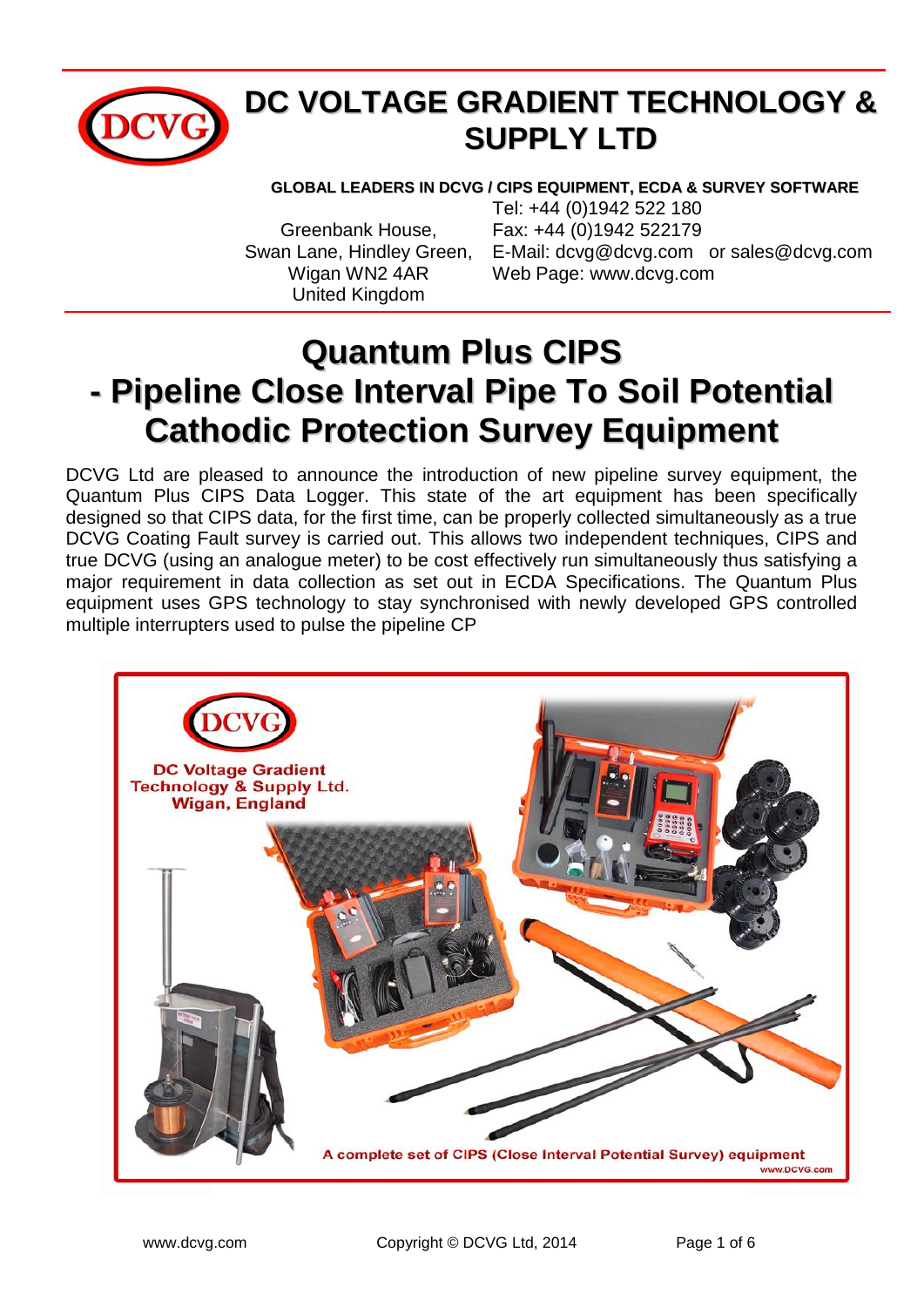A display screen, which is a **UNIQUE** feature of the Quantum Plus Data Logger, displays the interruption cycle allowing the survey pulse and data which is logged, to be viewed. Both the Anodic and Cathodic "spikes" can be avoided by locating the voltage sampling indicators (T shaped) to the correct positions of the ON and OFF cycle. The Quantum Plus logger has two alternative synchronisation methods for



determining the correct position on the pulse at which to record potentials to exclude spike errors and to cover as many different surveying conditions as possible.

One method (the default method) utilise GPS technology. A small satellite receiver aerial (the size of a PC mouse mounted on the surveyors cap) picks up the NAVSTAR one second pulse,

and interprets the string of data attached to the pulse to recognise the particular second and then will synchronise with all interrupters and other loggers that use same technique to check synchronisation at 0, 5,10,15, etc seconds of a minute. The aerial also picks up the coordinates, date, time of day etc and these are logged every 5 seconds for use to work out distance, and effects of interference with a similar stationary logger. The other method for use in locations where the satellite signal is poor because of shielding, such as in forests or cities involves the Quantum Plus logger recognising the moment at which the current is switched ON or OFF. This enables the time when CIPS Potentials are automatically recorded to be set, and the accuracy of the measurements maintained after prior being set to synchronisation at a location where the satellites can be seen. The status of the satellite signal is always visible on the Quantum Screen.

**LIGHTWEIGHT AND ROBUST DESIGN MAKES SURVEYING EASIER.**

| жvс                       |                      |                                                        |                   | <b>Software</b> |     | Quantum Data Logger Download |                 |        |                 |                  |   |
|---------------------------|----------------------|--------------------------------------------------------|-------------------|-----------------|-----|------------------------------|-----------------|--------|-----------------|------------------|---|
| <b>Import Data Set</b>    | Export Data to Excel |                                                        | <b>Clear Data</b> |                 |     |                              | <b>All</b> Data |        | Location Data   | Survey Data      |   |
|                           |                      | <b>Valid/Error</b>                                     | Time              | Latitude        | N/S | Longhude                     | ENI             | Date   | Atitude         |                  | ٠ |
| Rec Type Login Mode Pulse |                      | ON                                                     | OFF               | ON              | OFF | ON                           | OFF             | ON     | OFF             | Feature          |   |
|                           |                      | 1499                                                   | 467               | -11-            |     |                              | $-501 - 469$    | и      | и               |                  |   |
|                           |                      | 1A                                                     | 91909             | 2903 339 N      |     | 4809.0002E                   |                 | 131204 | 15.4            |                  |   |
|                           |                      | 1499                                                   | 467               | $-110$          |     | -501                         | 469             |        |                 |                  |   |
|                           |                      | 1499                                                   | 467               | π               |     | $-501$                       | 470             |        |                 |                  |   |
|                           |                      | 1499                                                   | 468               | nın             |     | $-500-$                      | 470             |        |                 |                  |   |
|                           |                      | 1500                                                   | 467               |                 |     | $-501$                       | 469             |        |                 |                  |   |
|                           |                      | $\overline{\text{16}}$                                 | 91914             | 2903 339 N      |     | 4809.0001E                   |                 | 131204 | 15.8            |                  |   |
|                           |                      | 1500                                                   | 468               |                 |     | -501                         | 470             | и      |                 |                  |   |
|                           |                      | 1500                                                   | 468               | nin             |     | $-500 -$                     | 470             | 7      | 7               |                  |   |
| π                         |                      | 1500                                                   | 468               | и               |     | -500 -                       | 470             |        | и               |                  |   |
| $\overline{11}$           |                      | 1A                                                     | 92106             | 2903.3384N      |     | 4809F                        |                 | 131204 | 16.4            |                  |   |
| 15                        |                      | 1490                                                   | 467               | $\overline{10}$ |     |                              | $-500 - 469$    |        |                 | <b>OSTARTFEN</b> |   |
| τ                         |                      | 1ĪA                                                    | 92208             | 2903.338N       |     | 4808.9988E                   |                 | 131204 | $\overline{21}$ |                  |   |
| 12                        |                      | 1498                                                   | 467               |                 |     | $500 -$                      | 468             |        |                 | -1 CASING90      |   |
| ī                         |                      | 1490                                                   | 466               | 7               |     |                              | $-500 - 468$    |        |                 |                  |   |
| $\overline{16}$           |                      | 1499                                                   | 460               | $-110$          |     |                              | $-500 - 464$    | ā      |                 |                  |   |
| 17                        |                      | 1Ā                                                     | 92229             | 2903.3382M      |     | 4908.9995E                   |                 | 131204 | 20.8            |                  |   |
| Record: 14   4            |                      | 1498<br>$\frac{1}{1}$                       0f   10566 | 451               | ज               |     |                              | $-489 - 453$    |        |                 |                  | ٠ |

The Quantum logger has a built in

library of seven pipeline Right of Way Features. The eighth feature alows the entry of specific data using the alpha numeric keyboard. Hot Key facilities enable data entry times at Features and Faults to be reduced to a minimum leaving more time for the actual survey.

The Quantum Plus logger comes with its own DCVG Ltd designed data download program to sort, calculate and prepare data for the CIPS software graph presentation package. This seamless integration leads

to minimal data processing time and hence faster report preparation. Data is also suitable for entry into more sophisticated data analysis software such as DCVG's ECDA data presentation and analysis programs.

The CIPS Quantum Plus Equipment uses many components in common with DCVG's Analogue DC Voltage Gradient Equipment. This compatability reduces the number and hence cost of spares that must be carried during surveys and ensures their ready availability in case of replacement.

Careful design incorporating many inovative features has been given to surveyor convenience in operating the equipment. For example, the large size wire spools used for the "disposable" Trailing Cable means that spool changes are only required approximately every 5 Km a real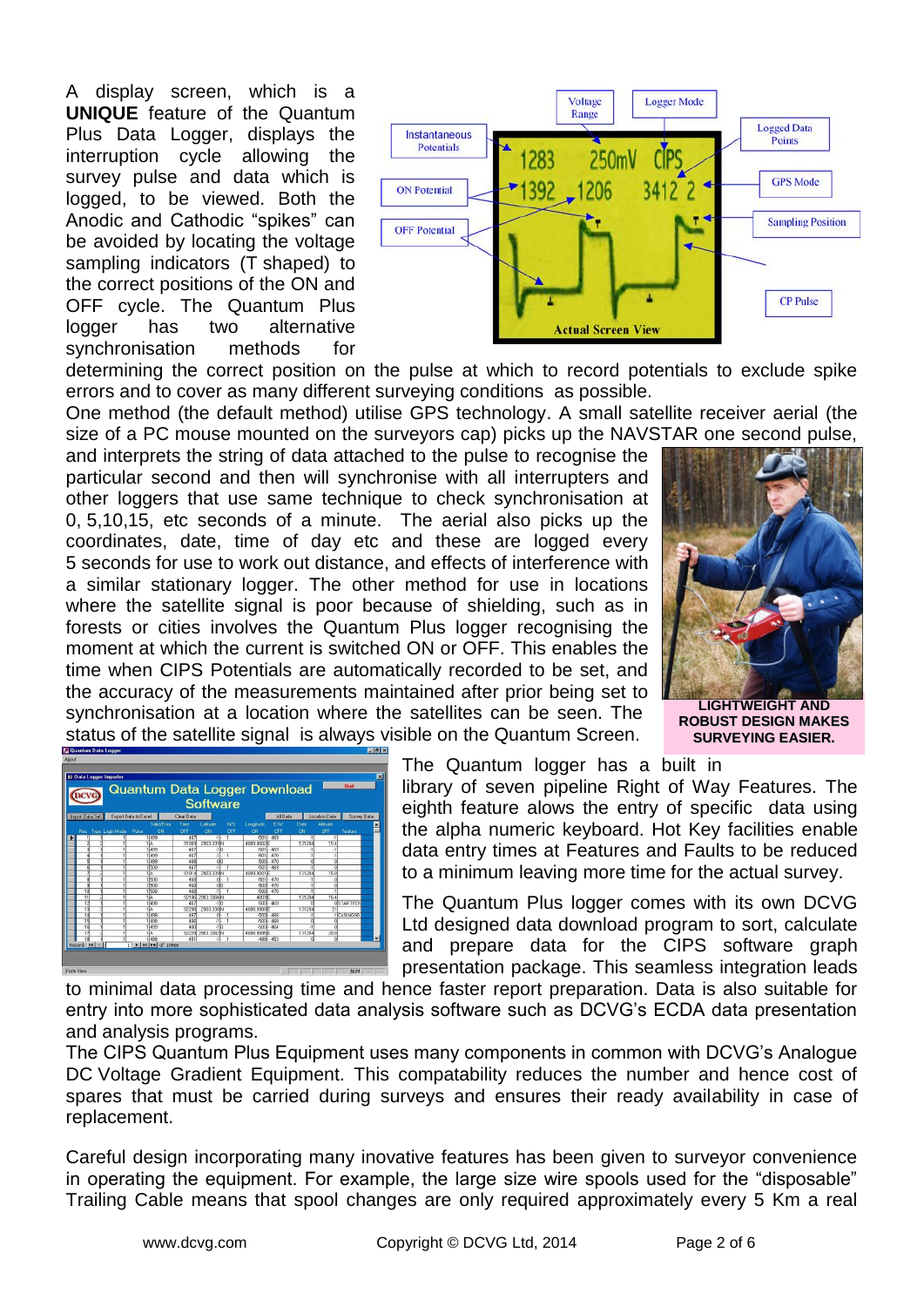bonus in difficult surveying conditions. The one metre long low maintenance reference electrodes, are strong and can be used to aid traversing difficult terraine.

A detailed method statement is also available that identifies step by step the procedure for operating a CIPS survey, taking the data in the correct manner to determine the location and to quantify the effectiveness of cathodic protection along a pipeline route. Similar Method Statements are available for running the two techniques, CIPS and DCVG at the same time or running the two techniques in cooperation with a metal loss in line inspection pig run.

## **Detailed Quantum Plus CIPS Equipment Capability Specification**

- Quantum Plus Data Logger maximum Voltage Range plus/minus 25 Volts.
- Voltage Range variable, plus or minus 25V, 10V, 5V, 2.5V, 1V, 500mV, 250mV, 100mV, 50mV, 25mV, and 10mV.
- Quantum Plus Data Logger synchronised using the one second Satellite Pulse and alternatively on the front edge of the pulse.
- The Quantum Plus CIPS Data Logger is synchronised with the CP Interrupters, both being controlled by NAVSTAR multi-satellite time pulses.
- The Interrupter ON/OFF sequence is variable from 0.45 seconds ON, 0.8 seconds OFF for combined CIPS surveys with DCVG to 3 seconds ON two seconds OFF for pure CIPS. This pulsing frequency variability allows CIPS and DCVG surveys to be carried out simultaneously or independently. (The ON and OFF times add up to a number which can be divided uniformly into 5 seconds, the sychronisation time interval.)
- The actual ON/OFF pulse is viewed on the Quantum Plus Data Logger LED Screen at actual time of taking potential measurements.
- The time of measurement after switching OFF and ON the CP can be varied to exclude Anodic or Cathodic spike errors.
- A T shaped indicator indicates the time location of the measurement on the pulse on the screen
- The width of the pulse can be indicated as a check on Interrupter Synchronisation.
- In the CIPS mode the ON and OFF readings for every pulse of the CP system is recorded automatically. The reading is an average reading taken of many observations over a 150 millisecond interval from the T marker location.
- The Quantum Plus Data Logger Memory at **32 Megabyte** will hold more than 62.500 lines data. The normal Microsoft Excel program used to download can only accommodate 65,000 lines of data.
- The Number of Data Points Logged in the Quantum memory is given on the CIPS Screen.
- The actual values for ON and OFF potentials being recorded are given on the screen.
- The status of the GPS and type of synchronisation being used is indicated on the screen.
- A series of hot keys allow CIPS, Features, Pulse width, GPS or other Distance Measurement facilities to be rapidly selected.
- Epicentre CIPS measurements at DCVG indications can be independently logged from conventional CIPS data.
- When connected to a GPS aerial the date and time of day plus GPS Location of all measurements is recorded every 5 seconds. This allows Surveyor performance to be monitored
- The drift in Interrupter synchronisation is less than 1 millisecond in 5 minutes. The Interrupters and Quantum check and adjust synchronisation every 5 seconds. Drift of synchronisation with Quantum and its Interrupters is not an issue as it is accurately monitored and rechecked.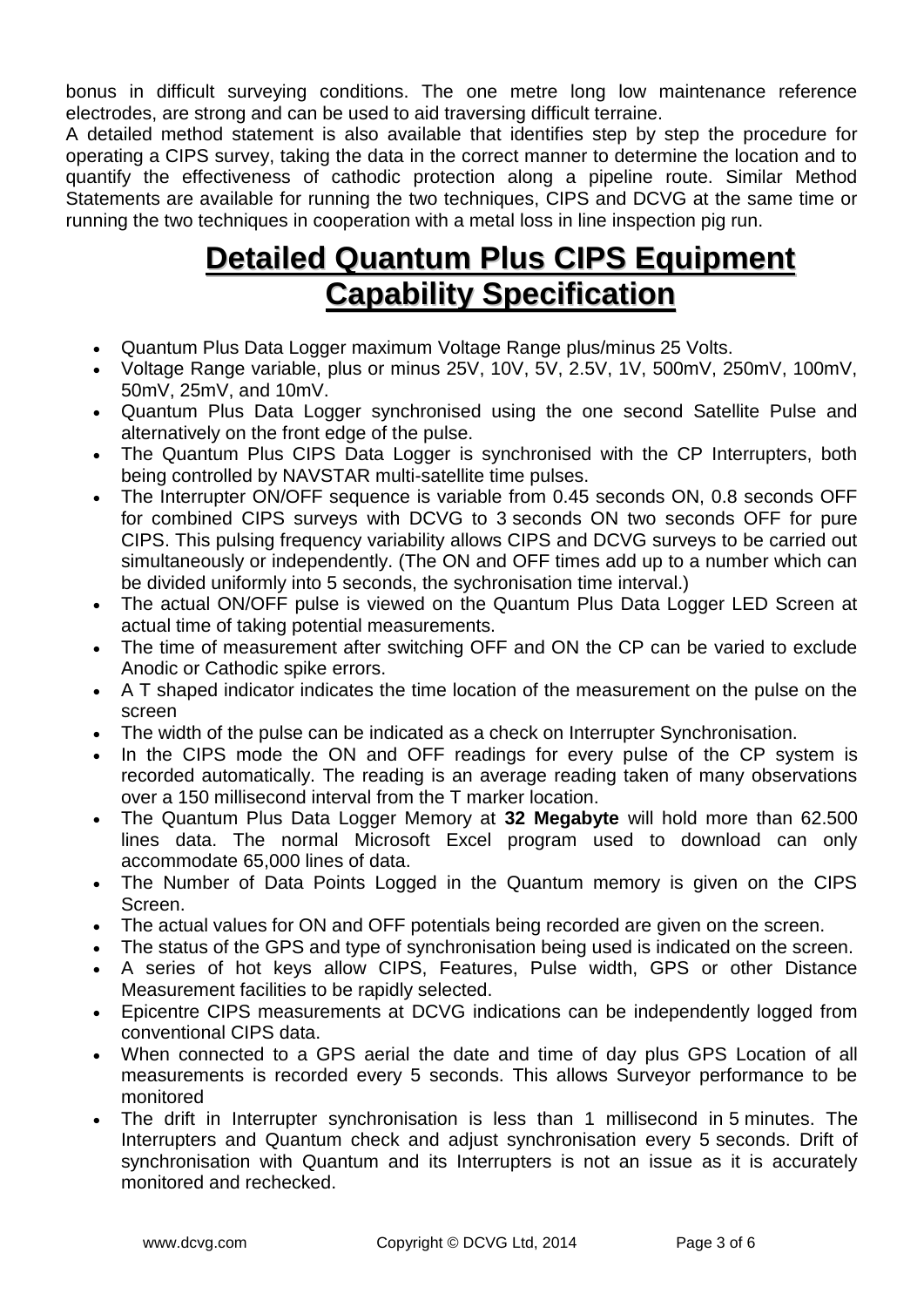- Common components are used where possible between the Quantum Plus CIPS equipment and our analogue DCVG meter. This results in fewer spares and hence costs, etc when operating the equipment under survey conditions.
- Common Pipeline Right of Way Features (Test Posts, Fences etc) built into the Quantum Data Logger Memory can be independently logged during a survey. The  $8<sup>th</sup>$  feature option allows entry using the alphanumeric keyboard.
- The Quantum Plus Data Logger and Interrupters are charged with 19V AC from a 110/220 Volt AC step down charging unit. Each piece of equipment has their own built in rectifiers operating from common charger units.
- The Quantum Plus Data Logger will operate for several days between charges. The Interrupters will operate for 36 hours between charges. An additional battery pack is available to extend the operational life of Interrupters. Alternatively the battery charger operated from the mains electricity at a rectifier may be used to maintain Interrupter operation continuously.
- The download Baud Rate for transferring data from the Quantum Plus Data Logger to a PC is 57,600.
- The Quantum Plus CIPS Download program, sorts and allows data editing prior to its entry into the CIPS Graph program
- Download Data is also in a form where it can be directly entered into sophisticated data analysis programs such as ECDA.

# **Quantum Plus CIPS Equipment Specification**

The following items are the typical component parts that make up one full set of Quantum Plus CIPS / DCVG Equipment.

- 1 Satellite Synchronised CIPS / DCVG Quantum Data Logger.
- 3 Copper/Copper Sulphate Reference Probe Electrodes.
- 3 Reference Probe Handles.
- 4 Satellite Aerials for Quantum Data Logger and 3 sat.synch.Interrupters.
- 3 Satellite Synchronised Interrupters Variation 3 for CIPS and DCVG Surveys with variable Pulse Frequency.
- Quantum Data Logger Download CD
- Computer and GPS Connection Leads.
- Probe Electrode and Wire Dispenser Connection Leads.
- Accessories: Battery Chargers, Special Electrode Tips and Holders, PTFE Tape, Washers, Squeezy Bottle, Copper Sulphate Crystals.
- User Manual.
- Weatherproof / Indestructible Carry Cases for Equipment and probes
- 6 x 12.5cm wire reel blanks.
- Reel winding spindle
- Complete Wire Dispenser / Quantum Battery Backpack

A full range of Spares are also available ex-stock. A Basic set having fewer parts is also available.



**Complete Wire Dispenser / Quantum Battery Backpack**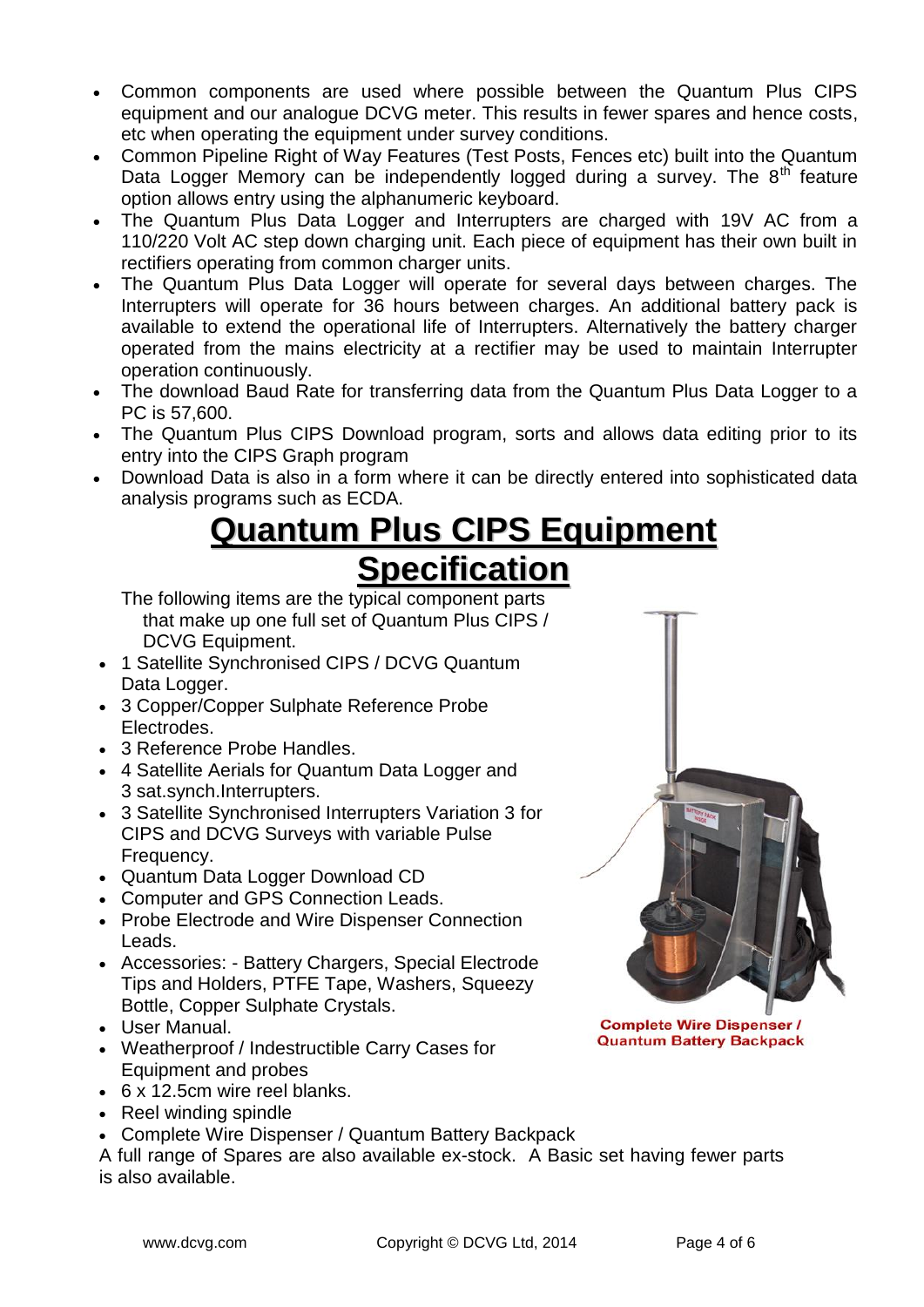### **Variations Of Quantum CIPS Data Logger Equipment**

| Variation 1. | Called                   | <b>Quantum</b> Equipment.                              |
|--------------|--------------------------|--------------------------------------------------------|
|              |                          | Type of SurveyConventional CIPS Survey Equipment.      |
| Variation 2. | Called                   | <b>Quantum Plus Equipment.</b>                         |
|              |                          | Type of SurveyCombined CIPS and DCVG (Electrical       |
|              |                          | Measurements ONLY) Survey Equipment.                   |
| Variation 3. | Called                   | <b>Quantum Lateral Equipment.</b>                      |
|              |                          | Type of SurveyCombined CIPS and Lateral Half Cell      |
|              | <b>Survey Equipment.</b> |                                                        |
| Variation 4. | Called                   | <b>Quantum L Plus Equipment.</b>                       |
|              |                          | Type of SurveyConventional CIPS, CIPS + DCVG           |
|              |                          | (Electrical Measurements ONLY) and CIPS + Lateral Half |
|              |                          | Cell Survey Equipment or Trailing Half Cell            |
| Variation 5. |                          | A heavy duty equipment - see note below                |

#### **Interrupters**

- **Variation 1**. Unsynchronised Interrupter for DCVG Surveys. DCVG Pulse Frequency only. (not recommended for CIPS).
- **Variation 3**. Satellite Synchronised Interrupter for DCVG/CIPS Surveys. Can be operated at 5 different Pulse Frequencies.
- **Variation 5**. A heavy duty DCVG Satellite Synchronised Interrupter for DCVG/CIPS Surveys. The same as Variation 3 but with twice the capacity.

All of DCVG Ltd Satellite Synchronised Interrupters utilise a Metal Oxide Semiconductor Field Effect Transistor (MOSFET) rated at 180 Amps 200 volts DC to switch DC at one of five speeds determined by the position of the selection switch. Variation 5 has two Mosfets in parallel for its high capacity. We **DO NOT** use noisy car starter motor switches or mercury switches as the device for interrupting the DC. We use state of the art MOSFETS.